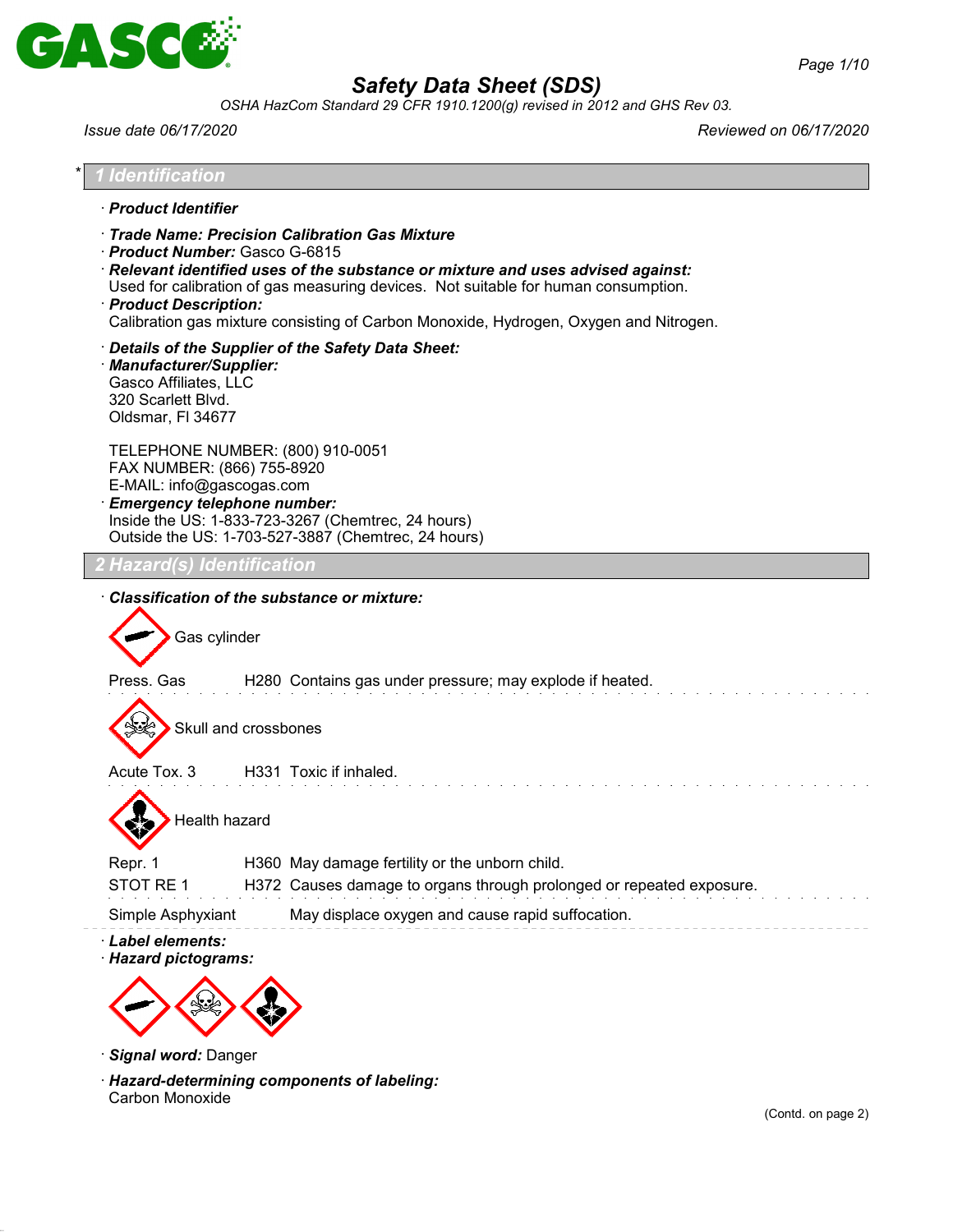*OSHA HazCom Standard 29 CFR 1910.1200(g) revised in 2012 and GHS Rev 03.*

*Issue date 06/17/2020 Reviewed on 06/17/2020*

*Trade Name: Precision Calibration Gas Mixture*

#### · *Hazard statements:*

H280 Contains gas under pressure; may explode if heated.

- H331 Toxic if inhaled.
- H360 May damage fertility or the unborn child.
- H372 Causes damage to organs through prolonged or repeated exposure.
- May displace oxygen and cause rapid suffocation.

# · *Precautionary statements:*

- Obtain special instructions before use.
- P202 Do not handle until all safety precautions have been read and understood.<br>P260 Do not breathe dust/fume/gas/mist/vapors/spray
- Do not breathe dust/fume/gas/mist/vapors/spray.
- P261 Avoid breathing dust/fume/gas/mist/vapors/spray.
- P264 Wash thoroughly after handling.
- P270 Do not eat, drink or smoke when using this product.
- P271 Use only outdoors or in a well-ventilated area.<br>P280 Wear protective gloves/protective clothing/eve
- Wear protective gloves/protective clothing/eye protection/face protection.
- P304+P340 IF INHALED: Remove person to fresh air and keep comfortable for breathing.
- P311 Call a poison center/doctor.
- P308+P313 IF exposed or concerned: Get medical advice/attention.
- P321 Specific treatment (see supplementary first aid instructions on this Safety Data Sheet).
- P314 Get medical advice/attention if you feel unwell.
- P403+P233 Store in a well-ventilated place. Keep container tightly closed.
- P405 Store locked up.
- P410+P403 Protect from sunlight. Store in a well-ventilated place.
- P501 Dispose of contents/container in accordance with local/regional/national/international regulations.
- · *Unknown acute toxicity:*

100 % of the mixture consists of component(s) of unknown toxicity.

· *Classification system:*

## · *NFPA ratings (scale 0 - 4)*



The substance possesses oxidizing properties.

## · *HMIS-ratings (scale 0 - 4)*

**HEALTH**  FIRE REACTIVITY  $\boxed{0}$  Physical Hazard = 0 \*3  $\boxed{0}$ Health =  $*3$  $Fire = 0$ 

· *Hazard(s) not otherwise classified (HNOC):* None known

## *3 Composition/Information on Ingredients*

#### · *Chemical characterization: Mixtures*

· *Description:* Mixture of substances listed below with non-hazardous additions.

| · Dangerous Components: |                                                                                                  |                 |
|-------------------------|--------------------------------------------------------------------------------------------------|-----------------|
| CAS: 7727-37-9          | Nitrogen                                                                                         | 75.1 - 99.2999% |
|                         | RTECS: QW 9700000 $\diamond$ Press. Gas, H280; Simple Asphyxiant                                 |                 |
| CAS: 7782-44-7          | Oxygen                                                                                           | $0.5 - 20.9\%$  |
|                         | <b>♦ Oxid. Gas 1, H270; ♦ Press. Gas, H280</b>                                                   |                 |
| CAS: 630-08-0           | Carbon Monoxide                                                                                  | $0.1501 - 2\%$  |
| RTECS: FG 3500000       | ◈ Flam. Gas 1, H220; ◇ Press. Gas, H280; ◈ Acute Tox. 3, H331; ◈ Repr. 1A, H360; STOT RE 1, H372 |                 |

(Contd. on page 3)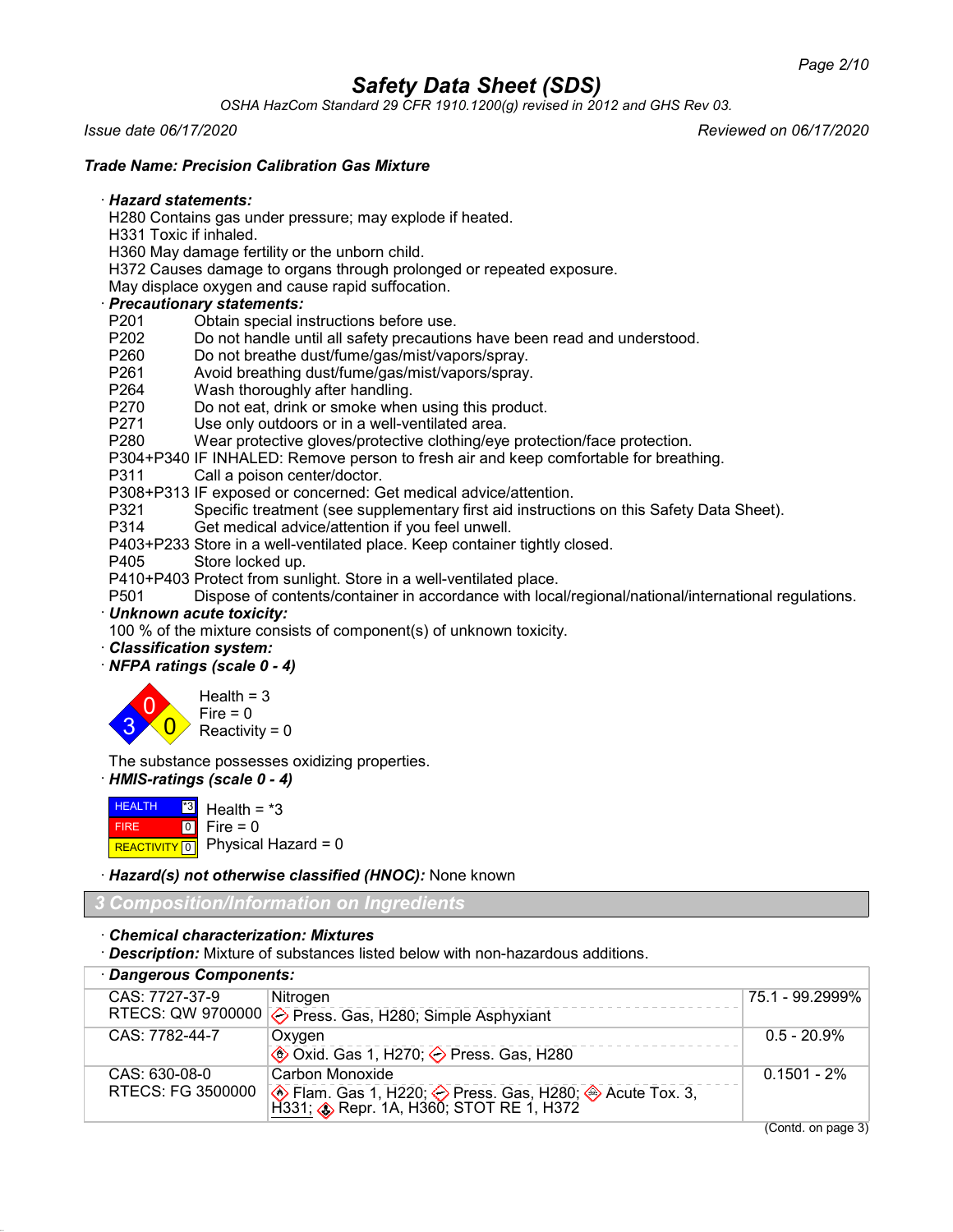*OSHA HazCom Standard 29 CFR 1910.1200(g) revised in 2012 and GHS Rev 03.*

*Issue date 06/17/2020 Reviewed on 06/17/2020*

#### *Trade Name: Precision Calibration Gas Mixture*

*4 First-Aid Measures*

### · *Description of first aid measures*

#### · *General information:*

Symptoms of poisoning may occur after exposure to dust, fumes or particulates; seek medical attention if feeling unwell.

· *After inhalation:*

Generally the product does not irritate with inhalation.

Supply fresh air. If required, provide artificial respiration. Consult doctor if symptoms persist.

In case of unconsciousness place patient stably in the side position for transportation.

#### · *After skin contact:*

Generally, the product does not irritate the skin.

In cases of contact with liquified material, frostbite may occur. Immerse frostbite in cool-warm water and seek medical attention.

Wash with soap and water.

If skin irritation occurs, consult a doctor.

#### · *After eye contact:*

Not anticipated under normal use.

Rinse opened eye for several minutes under running water. If symptoms persist, consult a doctor.

#### · *After swallowing:*

Not a normal route of entry.

If swallowed and symptoms occur, consult a doctor.

· *Information for doctor*

- · *Most important symptoms and effects, both acute and delayed:* No further relevant information available.
- · *Indication of any immediate medical attention and special treatment needed:*

No further relevant information available.

## \* *5 Fire-Fighting Measures*

- · *Extinguishing media*
- · *Suitable extinguishing agents:*

Use fire fighting measures that suit the environment.

Use water spray to cool fire-exposed containers.

- · *For safety reasons unsuitable extinguishing agents:* No further relevant information.
- · *Special hazards arising from the substance or mixture:*

Closed containers may explode when exposed to extreme heat.

If incinerated, product will release the following toxic fumes: Oxides of Carbon and Nitrogen (NOx).

· *Advice for firefighters*

This gas mixture is not flammable; however, containers, when involved in fire, may rupture or burst in the heat of the fire.

· *Special protective equipment for firefighters:*

As in any fire, wear self-contained breathing apparatus pressure-demand (NIOSH approved or equivalent) and full protective gear to prevent contact with skin and eyes.

#### *6 Accidental Release Measures*

### · *Personal precautions, protective equipment and emergency procedures:*

Ensure adequate ventilation.

Treat any fumes as toxic.

Wear protective equipment. Keep unprotected persons away.

Keep people at a distance and stay upwind.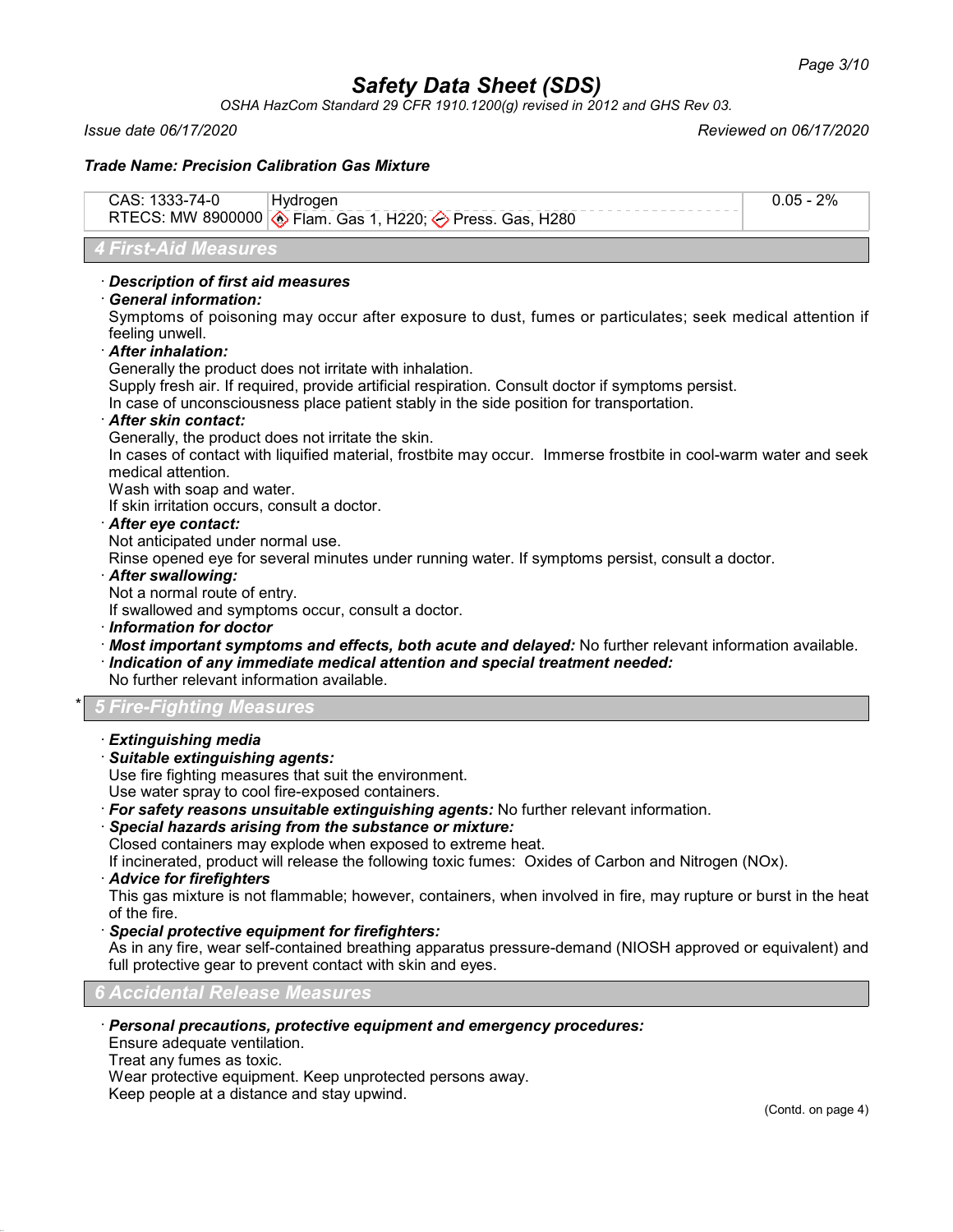*OSHA HazCom Standard 29 CFR 1910.1200(g) revised in 2012 and GHS Rev 03.*

*Issue date 06/17/2020 Reviewed on 06/17/2020*

#### *Trade Name: Precision Calibration Gas Mixture*

- · *Environmental precautions:* Inform authorities in case of gas release.
- · *Methods and material for containment and cleaning up:*

Dispose of contaminated material as waste according to section 13. Ensure adequate ventilation.

Dispose of the collected material according to regulations.

- · *Reference to other sections:*
- See Section 7 for information on safe handling.

See Section 8 for information on personal protection equipment.

See Section 13 for disposal information.

## *7 Handling and Storage*

#### · *Handling*

## · *Precautions for safe handling:*

Ensure good ventilation/exhaustion at the workplace.

Be aware of any signs of dizziness or fatigue; exposures to fatal concentrations of this gas mixture could occur without any significant warning symptoms due to the potential for oxygen deficiency (simple asphyxiation). Do not attempt to adjust, repair or in any other way modify the cylinders containing this gas mixture. If there is a malfunction or another type of operational problem, contact nearest distributor immediately.

### · *Information about protection against explosions and fires:*

Pressurized container: protect from sunlight and do not expose to temperatures exceeding 50°C, i.e. electric lights. Do not pierce or burn, even after use.

Do not cut, grind or weld on container that contains or contained product.

Do not spray on a naked flame or any incandescent material.

#### · *Conditions for safe storage, including any incompatibilities*

Store away from strong oxidizing agents, phosphorous, organic materials, Alkali metals, metal oxides and powdered metals.

### · *Storage*

#### · *Requirements to be met by storerooms and receptacles:*

Store in a cool location.

Cylinders should be firmly secured to prevent falling or being knocked over. Cylinders must be protected from the environment, and preferably kept at room temperature. Cylinders should be stored in dry, well-ventilated areas, away from sources of heat, ignition, and direct sunlight. Protect cylinders against physical damage. Full and empty cylinders should be segregated. Use a "first-on, first-out" inventory system to prevent full containers from being stored for long periods of time.

· *Information about storage in one common storage facility:* Not required.

- · *Further information about storage conditions:* Store in cool, dry conditions in well sealed receptacles.
- · *Specific end use(s):* No further relevant information available.

*8 Exposure Controls/Personal Protection*

· *Additional information about design of technical systems:* No further data; see section 7.

#### · *Control parameters:*

All ventilation should be designed in accordance with OSHA standard (29 CFR 1910.94). Use mechanical (general) ventilation for storage areas. Use appropriate ventilation as required to keep Exposure Limits in Air below TLV & PEL limits.

#### · *Components with occupational exposure limits:*

The following constituents are the only constituents of the product which have a PEL, TLV or other recommended exposure limit.

At this time, the remaining constituents have no known exposure limits.

### **7727-37-9 Nitrogen**

TLV withdrawn TLV, see App. F; simple asphyxiant

(Contd. on page 5)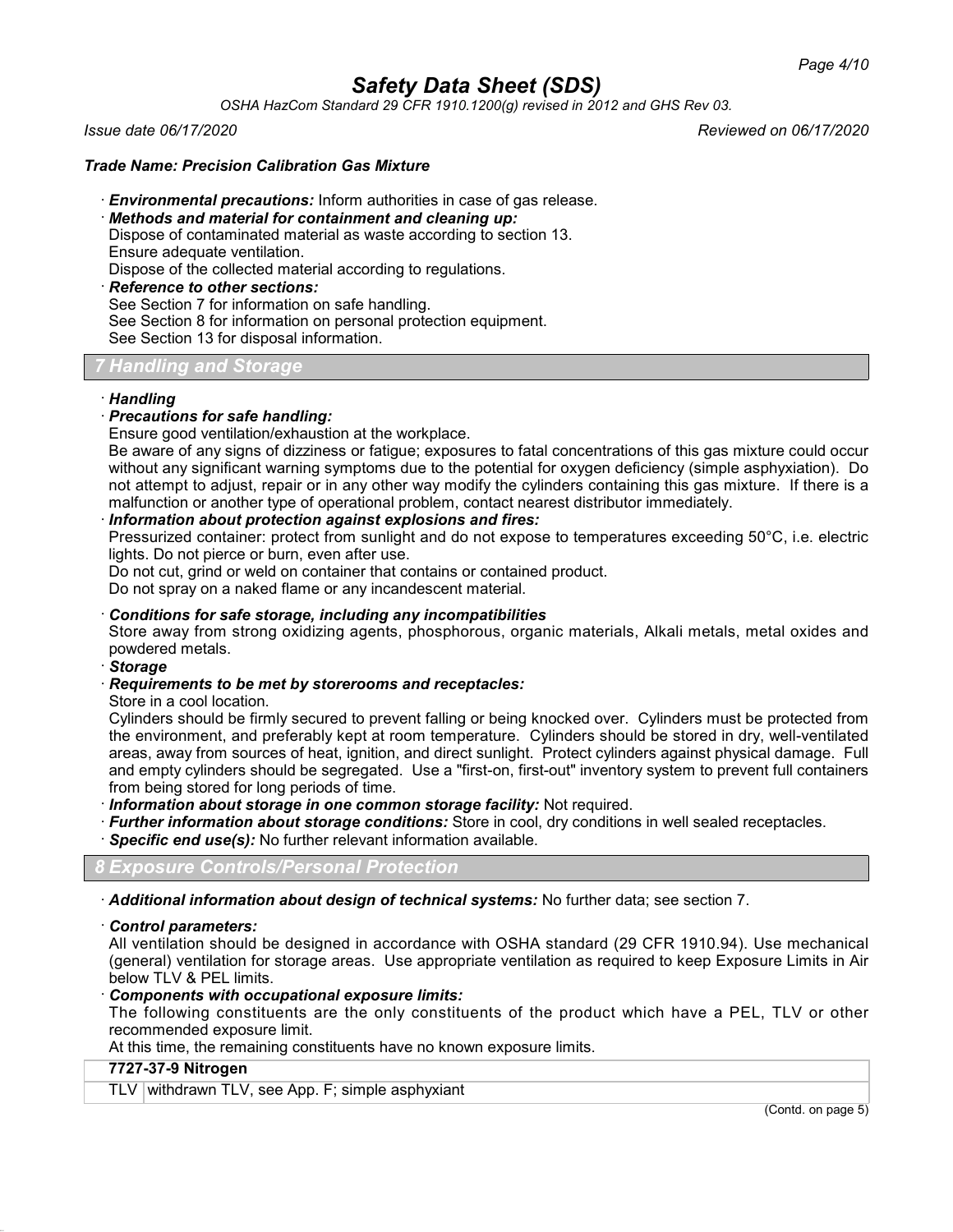*OSHA HazCom Standard 29 CFR 1910.1200(g) revised in 2012 and GHS Rev 03.*

*Issue date 06/17/2020 Reviewed on 06/17/2020*

*Trade Name: Precision Calibration Gas Mixture*

|                                                                                                       | 1333-74-0 Hydrogen                                                                                        |
|-------------------------------------------------------------------------------------------------------|-----------------------------------------------------------------------------------------------------------|
|                                                                                                       | TLV withdrawn TLV, see App. F; simple asphyxiant                                                          |
|                                                                                                       | 630-08-0 Carbon Monoxide                                                                                  |
|                                                                                                       | PEL Long-term value: 55 mg/m <sup>3</sup> , 50 ppm                                                        |
|                                                                                                       | REL Long-term value: $40 \text{ mg/m}^3$ , 35 ppm<br>Ceiling limit value: 229 mg/m <sup>3</sup> , 200 ppm |
|                                                                                                       | TLV Long-term value: $29 \text{ mg/m}^3$ , $25 \text{ ppm}$<br>BEI                                        |
| Additional information: The lists that were valid during the creation of this SDS were used as basis. |                                                                                                           |

#### · *Exposure controls:*

· *Personal protective equipment*

· *General protective and hygienic measures:* Keep away from foodstuffs, beverages and feed. Wash hands before breaks and at the end of work.

· *Breathing equipment:*



Suitable respiratory protective device recommended.

- · *Protection of hands:* Not required.
- · *Eye protection:*



Tightly sealed goggles

## *9 Physical and Chemical Properties*

- · *Information on basic physical and chemical properties*
- · *General Information*
- · *Appearance:*
	- *Form:* Gaseous
- **Color:** Clear, colorless<br>
Clear, colorless<br>
Color: Colorless
- · Odor threshold:
- 
- · *Change in condition Melting point/Melting range:* Not determined. **Boiling point/Boiling range:**
- · *Flash point:* None
- · *Flammability (solid, gaseous):* Not determined.
- · *Decomposition temperature:* Not determined.
- 
- · *Danger of explosion:* Not determined.
- · *Explosion limits:* **Lower:** Not determined.

· *pH-value:* Not available

Odorless<br>Not determined

- 
- 
- · *Auto igniting:* Product is not self-igniting.
	- -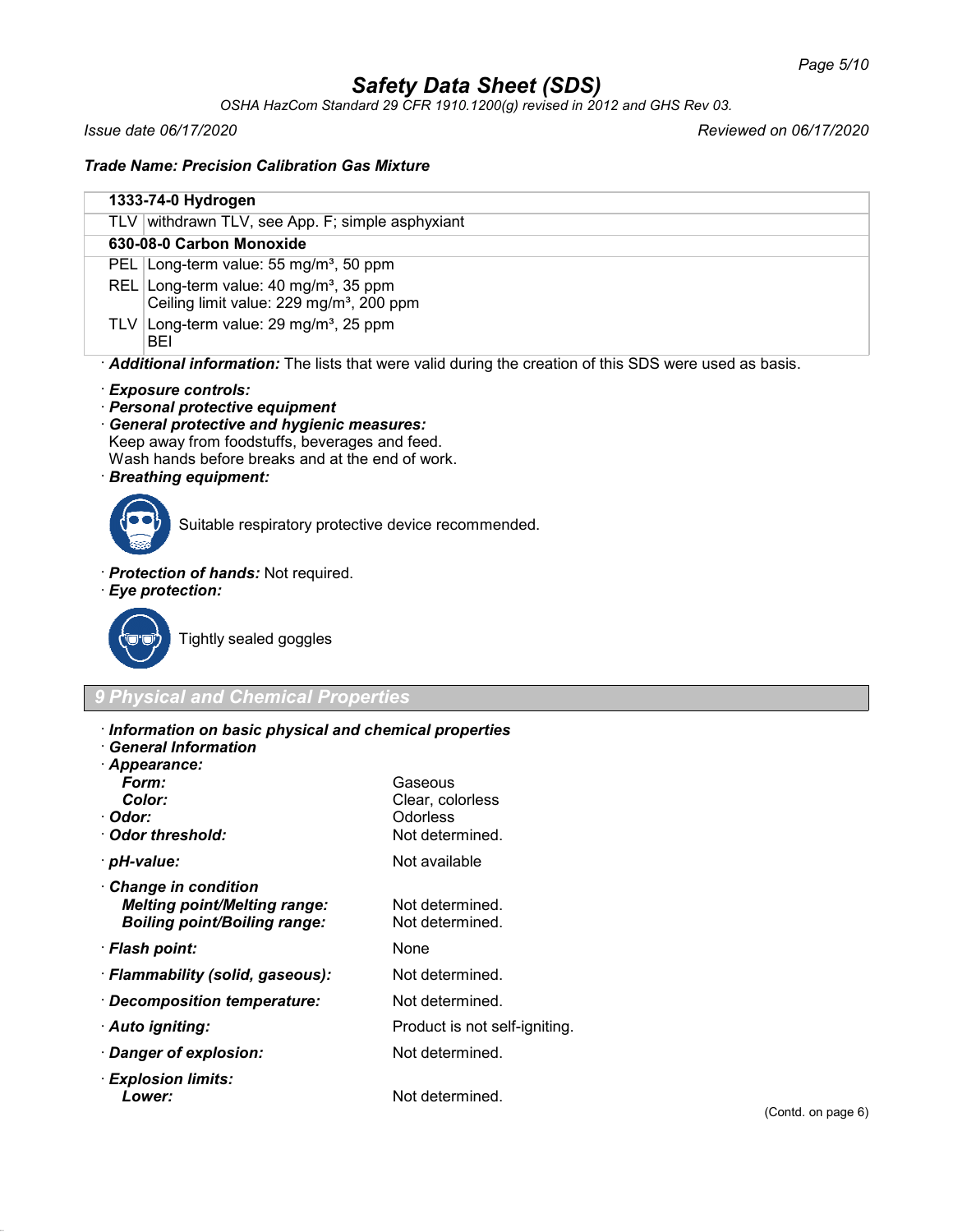*OSHA HazCom Standard 29 CFR 1910.1200(g) revised in 2012 and GHS Rev 03.*

*Issue date 06/17/2020 Reviewed on 06/17/2020*

#### *Trade Name: Precision Calibration Gas Mixture*

| Upper:                                                                               | Not determined.                                       |
|--------------------------------------------------------------------------------------|-------------------------------------------------------|
| · Vapor pressure:                                                                    | Not determined.                                       |
| · Density:<br><b>Relative density:</b><br>Vapor density:<br><b>Evaporation rate:</b> | Not determined.<br>Not determined.<br>Not applicable. |
| · Solubility in / Miscibility with:<br>Water:                                        | Not miscible or difficult to mix.                     |
| · Partition coefficient (n-octanol/water): Not determined.                           |                                                       |
| · Viscosity:<br>Dynamic:<br>Kinematic:                                               | Not determined.<br>Not determined.                    |
| · Solvent content:<br><b>Organic solvents:</b><br>Other information:                 | $0.0\%$<br>No further relevant information available. |

#### *10 Stability and Reactivity*

· *Reactivity:* No further relevant information available.

- · *Chemical stability:* Stable under normal conditions.
- · *Thermal decomposition / conditions to be avoided:* No decomposition if used according to specifications.
- · *Possibility of hazardous reactions:* No dangerous reactions known.
- · *Conditions to avoid:* No further relevant information available.
- · *Incompatible materials:*
- Strong oxidizing agents, phosphorous, organic materials, Alkali metals, metal oxides and powdered metals.
- · *Hazardous decomposition products:* Carbon Oxides and Nitrogen Oxides (NOx).

#### *11 Toxicological Information*

- · *Information on toxicological effects:*
- · *Acute toxicity:*

· *LD/LC50 values that are relevant for classification:*

#### **630-08-0 Carbon Monoxide**

Inhalative  $LC50/4$  h  $7520$  mg/l (Rat)

- · *Primary irritant effect:*
- · *On the skin:* No irritating effect.
- · *On the eye:* No irritating effect.
- · *Additional toxicological information:*

The product shows the following dangers according to internally approved calculation methods for preparations:

**Harmful** 

· *Carcinogenic categories:*

#### · *IARC (International Agency for Research on Cancer):*

- Group 1 Carcinogenic to humans
- Group 2A Probably carcinogenic to humans
- Group 2B Possibly carcinogenic to humans
- Group 3 Not classifiable as to its carcinogenicity to humans
- Group 4 Probably not carcinogenic to humans

#### None of the ingredients are listed.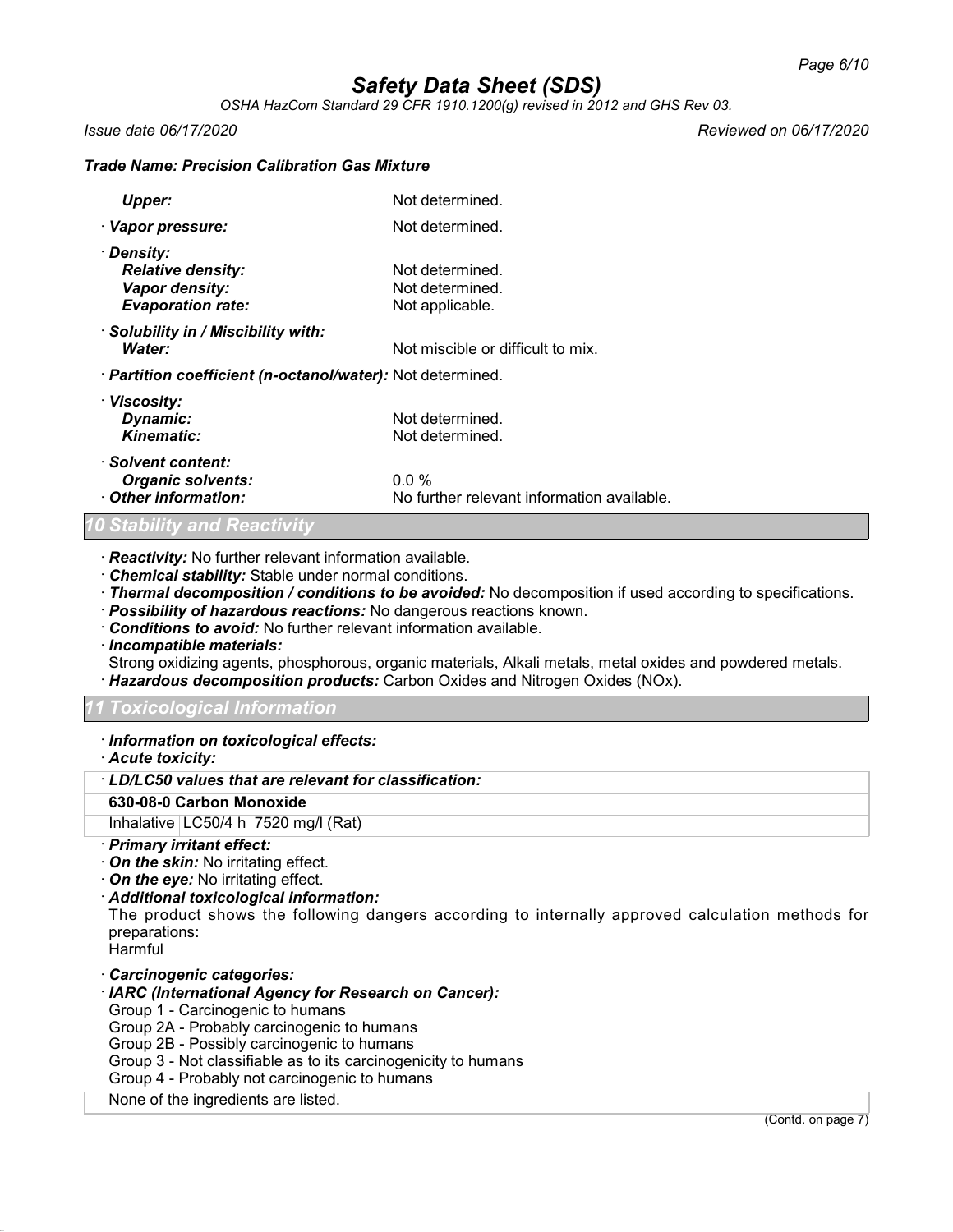*OSHA HazCom Standard 29 CFR 1910.1200(g) revised in 2012 and GHS Rev 03.*

*Issue date 06/17/2020 Reviewed on 06/17/2020*

#### *Trade Name: Precision Calibration Gas Mixture*

## · *NTP (National Toxicology Program):*

None of the ingredients are listed.

#### · *OSHA-Ca (Occupational Safety & Health Administration):*

None of the ingredients are listed.

### *12 Ecological Information*

- · *Toxicity:* The hazards for the aquatic environment are unknown.
- · *Aquatic toxicity:* No further relevant information available.
- · *Persistence and degradability:* No further relevant information available.
- · *Behavior in environmental systems:*
- · *Bioaccumulative potential:* No further relevant information available.
- · *Mobility in soil:* No further relevant information available.
- · *Additional ecological information:*
- · *General notes:* Not known to be hazardous to water.
- · *Results of PBT and vPvB assessment:*
- · *PBT:* Not applicable.
- · *vPvB:* Not applicable.
- · *Other adverse effects:* No further relevant information available.

#### *13 Disposal Considerations*

#### · *Waste treatment methods*

· *Recommendation:*

Release all residual gas pressure in a well ventilated area. Verify the cylinder is completely empty (0 PSIG). Remove or cover any hazard labels. Return empty cylinder for recycling.

NOTE: Check with the local easte authority before placing any gas cylinder into waste container for pickup. GASCO encourages the consumer to return all cylinders.

- · *Waste disposal key:* The U.S. EPA has not published waste disposal numbers for this product's components.
- · *Uncleaned packaging*

· *Recommendation:* Return cylinder and unused product to supplier.

#### *Transport Informatic*

- · *UN-Number:*
- · *DOT, ADR/ADN, IMDG, IATA* UN1956
- · *UN proper shipping name:*
- 
- 
- 
- · *Transport hazard class(es):*
- · *DOT*



· *DOT* Compressed gas, n.o.s. UN<sub>1956</sub> Compressed gas, n.o.s. · *IMDG, IATA* COMPRESSED GAS, N.O.S.

(Contd. on page 8)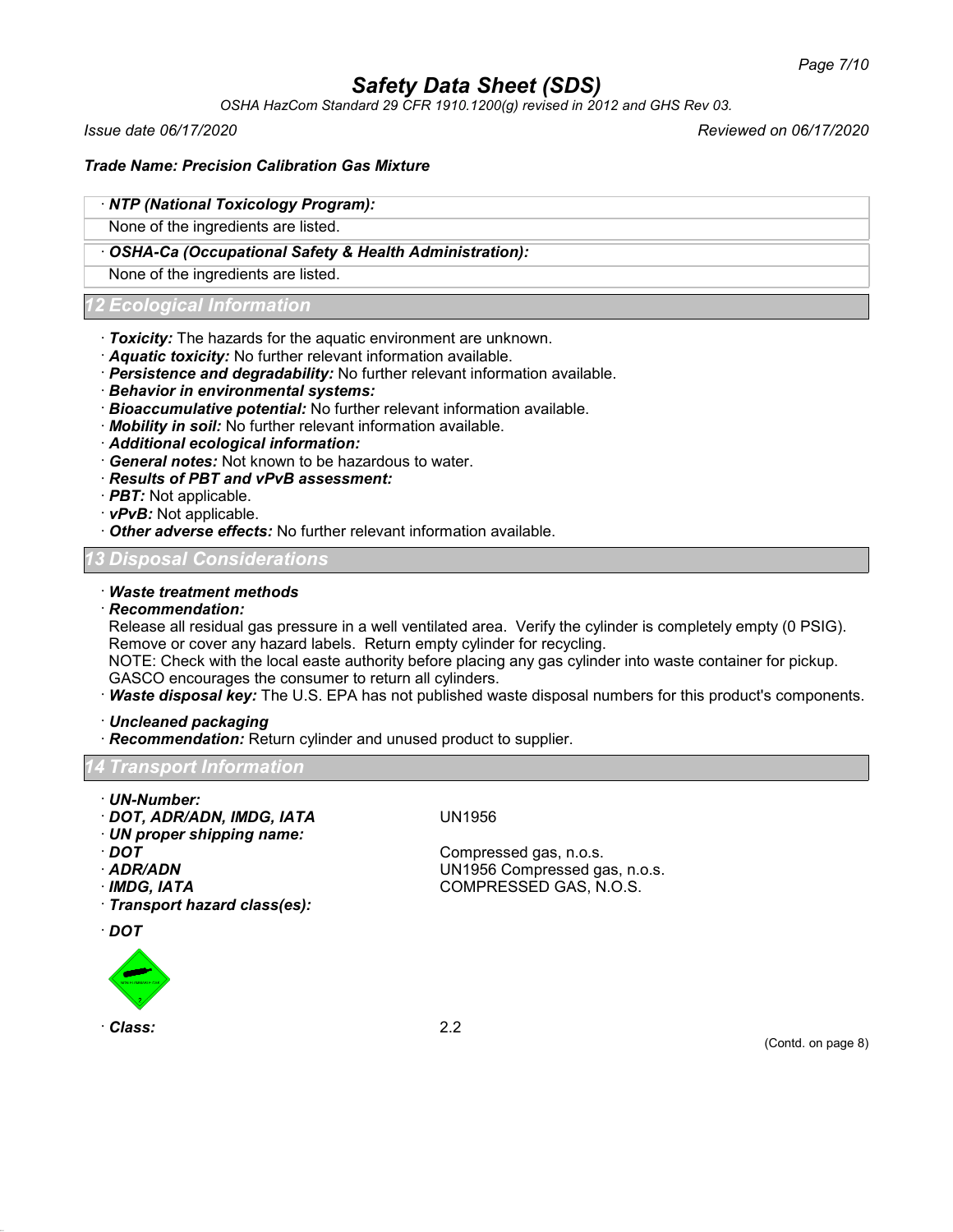*OSHA HazCom Standard 29 CFR 1910.1200(g) revised in 2012 and GHS Rev 03.*

*Issue date 06/17/2020 Reviewed on 06/17/2020*

| <b>Trade Name: Precision Calibration Gas Mixture</b>                                                                                                                                                                                                                                               |                                                                                                                                                                   |
|----------------------------------------------------------------------------------------------------------------------------------------------------------------------------------------------------------------------------------------------------------------------------------------------------|-------------------------------------------------------------------------------------------------------------------------------------------------------------------|
| · Label:                                                                                                                                                                                                                                                                                           | 2.2                                                                                                                                                               |
| · ADR/ADN                                                                                                                                                                                                                                                                                          |                                                                                                                                                                   |
| · Class:<br>· Label:                                                                                                                                                                                                                                                                               | 2.21A<br>2.2                                                                                                                                                      |
| $·$ IMDG, IATA                                                                                                                                                                                                                                                                                     |                                                                                                                                                                   |
| · Class:<br>· Label:<br>· Packing group:<br>· DOT, ADR/ADN, IMDG, IATA<br>· Environmental hazards:<br>· Special precautions for user:<br>· Hazard identification number (Kemler code): 20<br>· EMS Number:<br>· Transport in bulk according to Annex II of<br><b>MARPOL73/78 and the IBC Code:</b> | 2.2<br>2.2<br>Non-Regulated Material<br>Not applicable.<br>Not applicable.<br>$F-C, S-V$<br>Not applicable.                                                       |
| · Transport/Additional information:                                                                                                                                                                                                                                                                |                                                                                                                                                                   |
| $\cdot$ DOT<br>· Quantity limitations:                                                                                                                                                                                                                                                             | On passenger aircraft/rail: 75 kg<br>On cargo aircraft only: 150 kg                                                                                               |
| · ADR/ADN<br>· Excepted quantities (EQ):                                                                                                                                                                                                                                                           | Code: E1<br>Maximum net quantity per inner packaging: 30 ml<br>Maximum net quantity per outer packaging: 1000 ml                                                  |
| · IMDG<br>· Limited quantities (LQ):<br>· Excepted quantities (EQ):<br>· UN "Model Regulation":                                                                                                                                                                                                    | 120 ml<br>Code: E1<br>Maximum net quantity per inner packaging: 30 ml<br>Maximum net quantity per outer packaging: 1000 ml<br>UN1956, Compressed gas, n.o.s., 2.2 |
| qulatory Information                                                                                                                                                                                                                                                                               |                                                                                                                                                                   |
|                                                                                                                                                                                                                                                                                                    |                                                                                                                                                                   |

· *Safety, health and environmental regulations/legislation specific for the substance or mixture:* · *SARA (Superfund Amendments and Reauthorization):*

| (Contd. on page 9)                              |
|-------------------------------------------------|
| None of the ingredients are listed.             |
| Section 313 (Specific toxic chemical listings): |
| None of the ingredients are listed.             |
| · Section 355 (extremely hazardous substances): |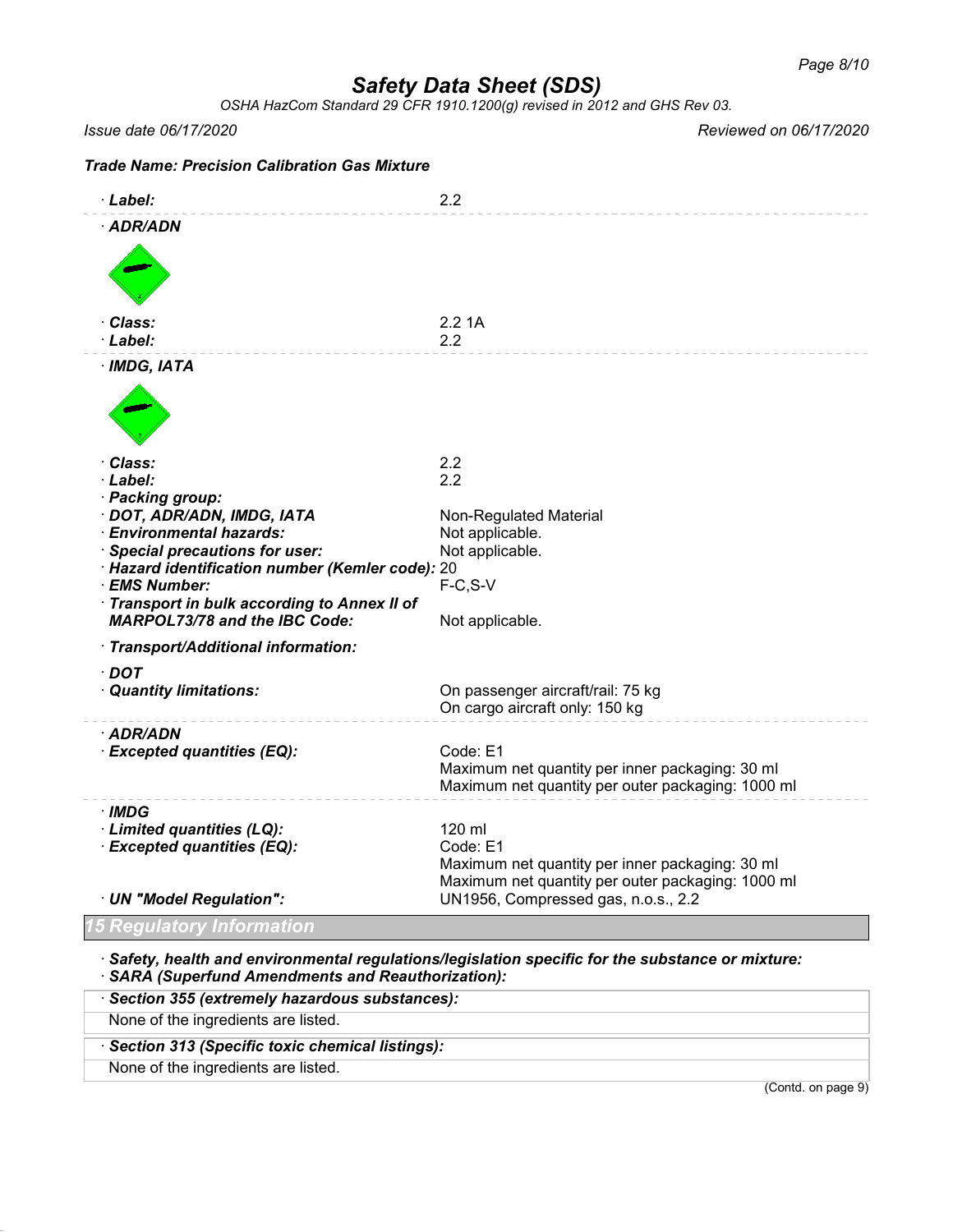*OSHA HazCom Standard 29 CFR 1910.1200(g) revised in 2012 and GHS Rev 03.*

*Issue date 06/17/2020 Reviewed on 06/17/2020*

#### *Trade Name: Precision Calibration Gas Mixture*

| · TSCA (Toxic Substances Control Act): |                          |  |
|----------------------------------------|--------------------------|--|
| 7727-37-9 Nitrogen                     |                          |  |
| 7782-44-7 Oxygen                       |                          |  |
|                                        | 630-08-0 Carbon Monoxide |  |
| 1333-74-0 Hydrogen                     |                          |  |
| California Proposition 65:             |                          |  |
| Chemicals known to cause cancer:       |                          |  |
| None of the ingredients are listed.    |                          |  |

· *Chemicals known to cause reproductive toxicity for females:*

None of the ingredients are listed.

· *Chemicals known to cause reproductive toxicity for males:*

None of the ingredients are listed.

· *Chemicals known to cause developmental toxicity:*

630-08-0 Carbon Monoxide

· *Carcinogenic categories:*

· *EPA (Environmental Protection Agency):*

None of the ingredients are listed.

· *TLV (Threshold Limit Value established by ACGIH):*

None of the ingredients are listed.

## · *NIOSH-Ca (National Institute for Occupational Safety and Health):*

None of the ingredients are listed.

#### · *GHS label elements*

The product is classified and labeled according to the Globally Harmonized System (GHS).

#### · *Hazard pictograms:*



#### · *Signal word:* Danger

· *Hazard-determining components of labeling:*

#### Carbon Monoxide

#### · *Hazard statements:*

H280 Contains gas under pressure; may explode if heated.

H331 Toxic if inhaled.

H360 May damage fertility or the unborn child.

H372 Causes damage to organs through prolonged or repeated exposure.

May displace oxygen and cause rapid suffocation.

#### · *Precautionary statements:*

- P201 Obtain special instructions before use.<br>P202 Do not handle until all safety precaution
- P202 Do not handle until all safety precautions have been read and understood.<br>P260 Do not breathe dust/fume/gas/mist/vapors/sprav.
- Do not breathe dust/fume/gas/mist/vapors/spray.
- P261 Avoid breathing dust/fume/gas/mist/vapors/spray.
- P264 Wash thoroughly after handling.
- P270 Do not eat, drink or smoke when using this product.
- P271 Use only outdoors or in a well-ventilated area.<br>P280 Wear protective gloves/protective clothing/eve
- Wear protective gloves/protective clothing/eye protection/face protection.